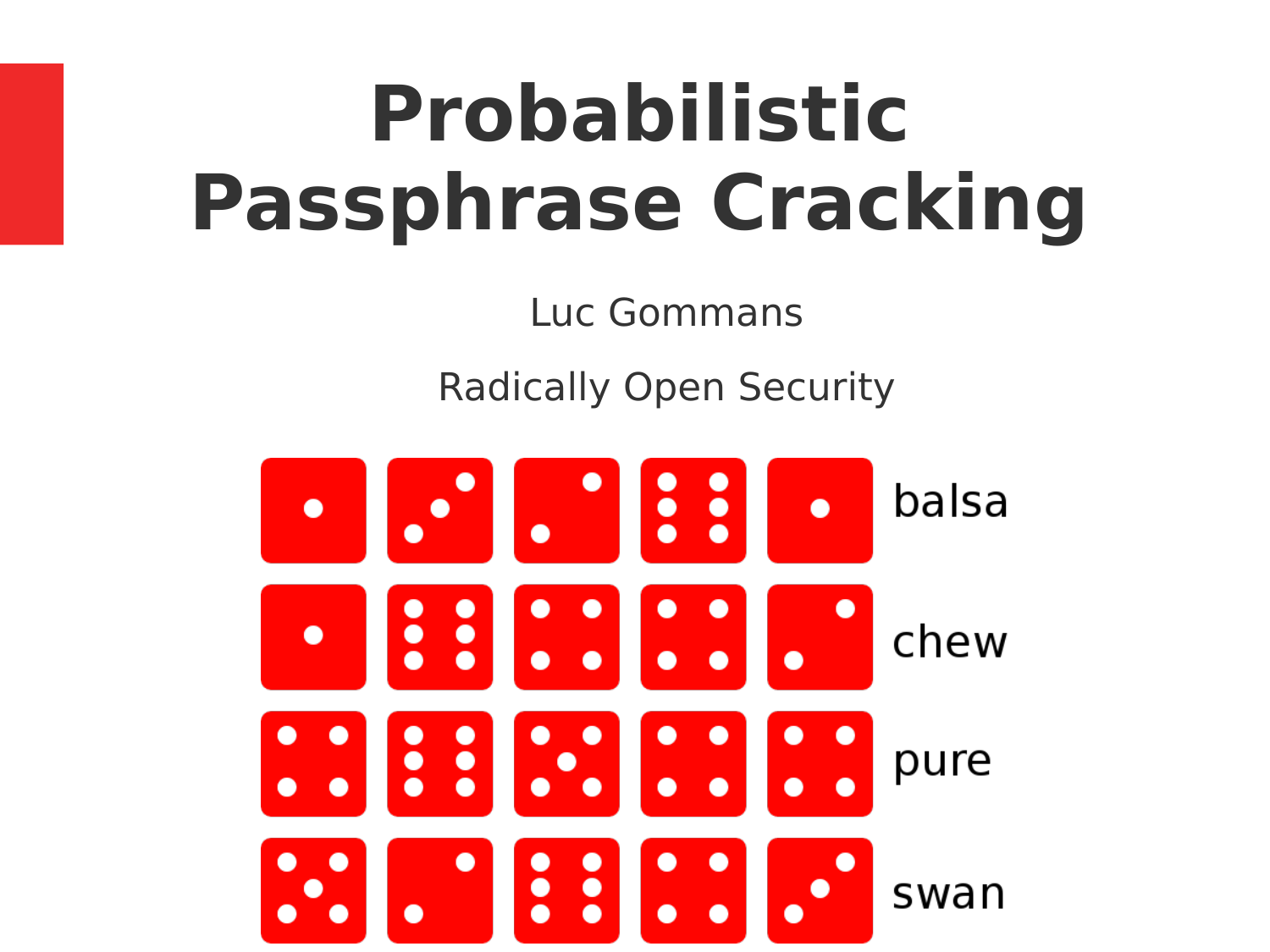### **Contents**

- 1. Introduction
- 2. Prior Work
- 3. Research Question
- 4. Methods
- 5. Results
- 6. Conclusions
- 7. Future work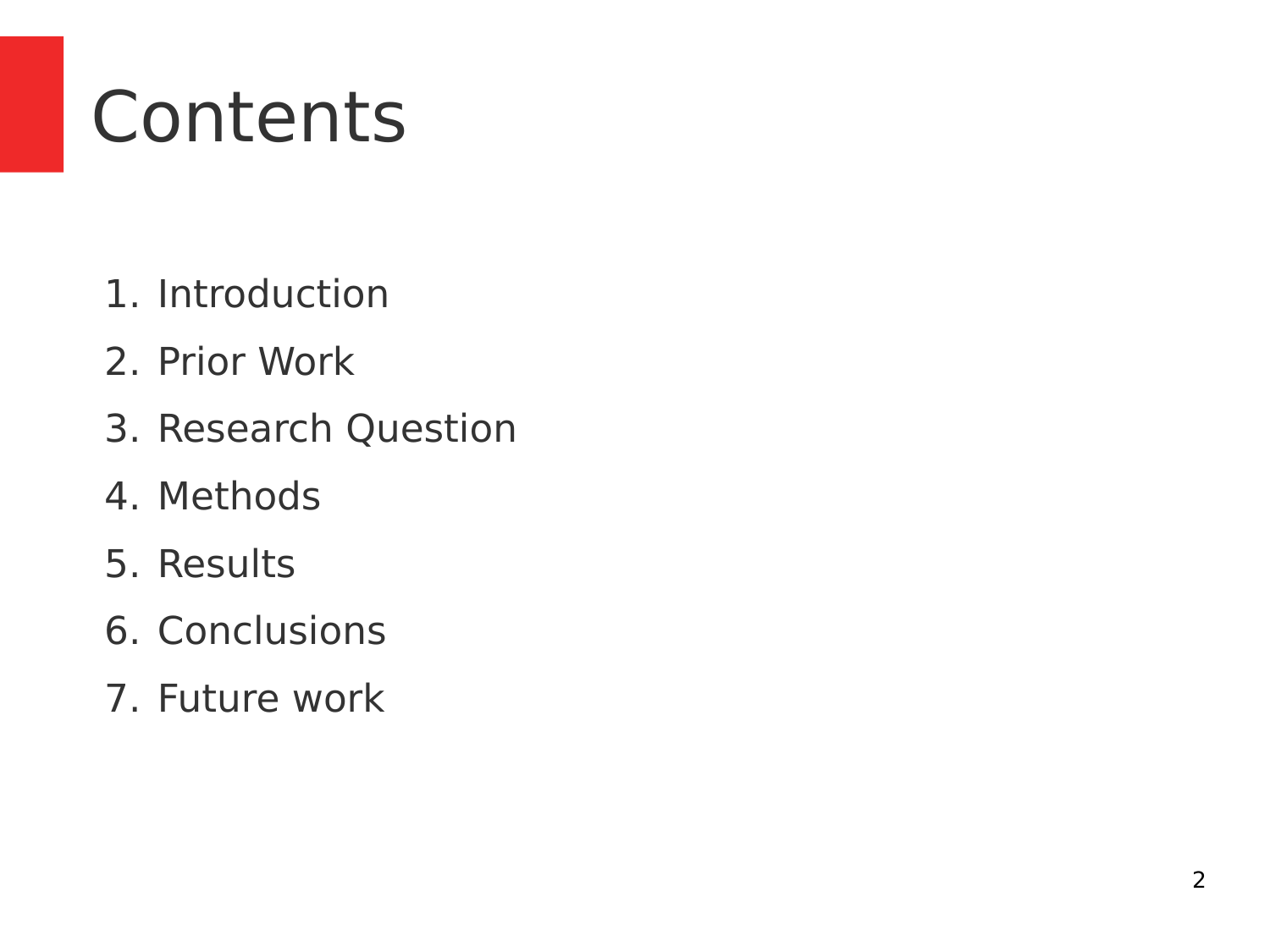#### What are passphrases?



- balsa chew pure swan
- I have got a nice bike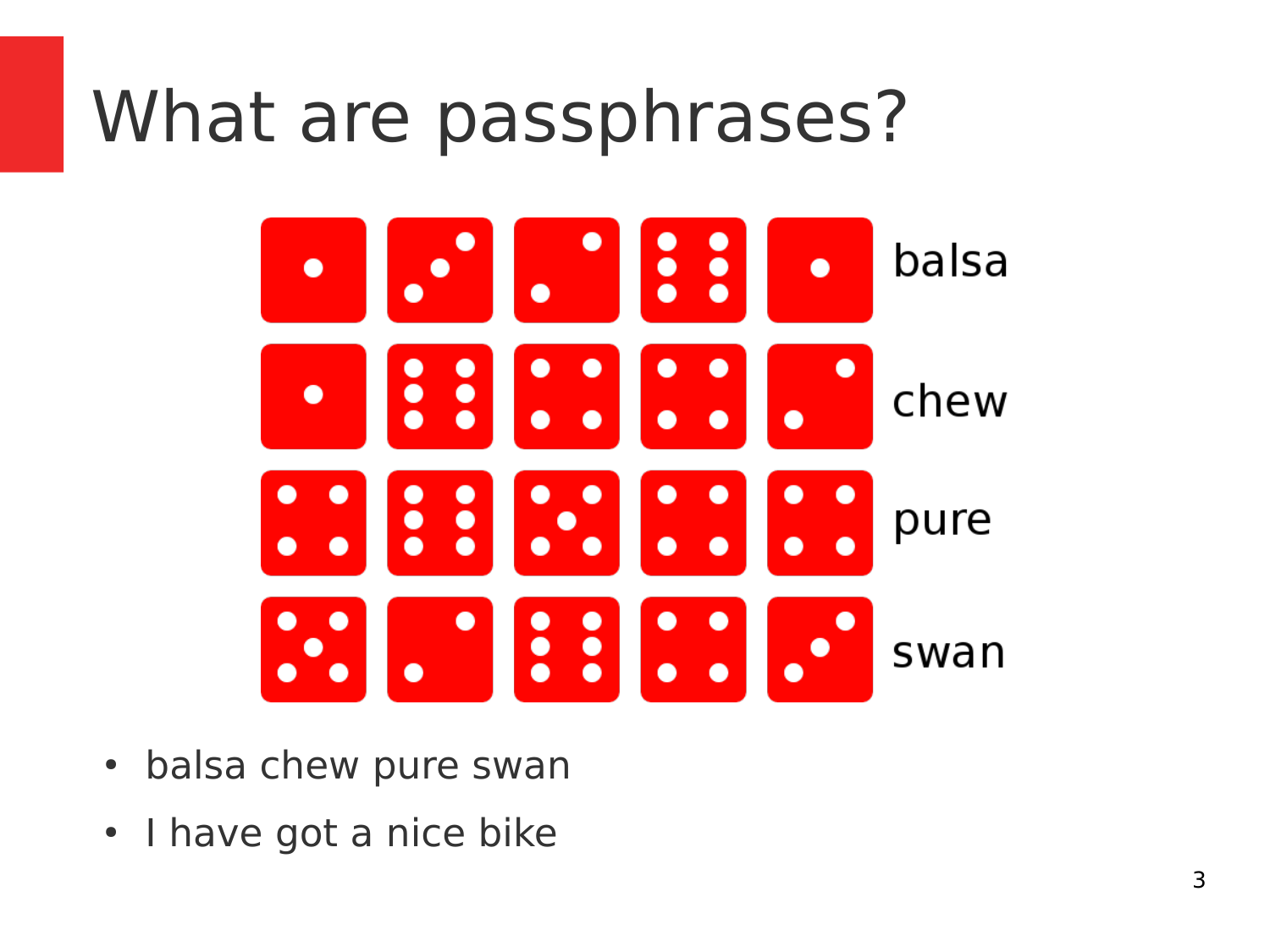### Prior Work

- 2012 Labrande Hybrid dictionary attack
- 2016 Sparell and Simovits Markov chains
- 2017 Gaastra, Gijtenbeek and Gommans Using lyrics and famous quotes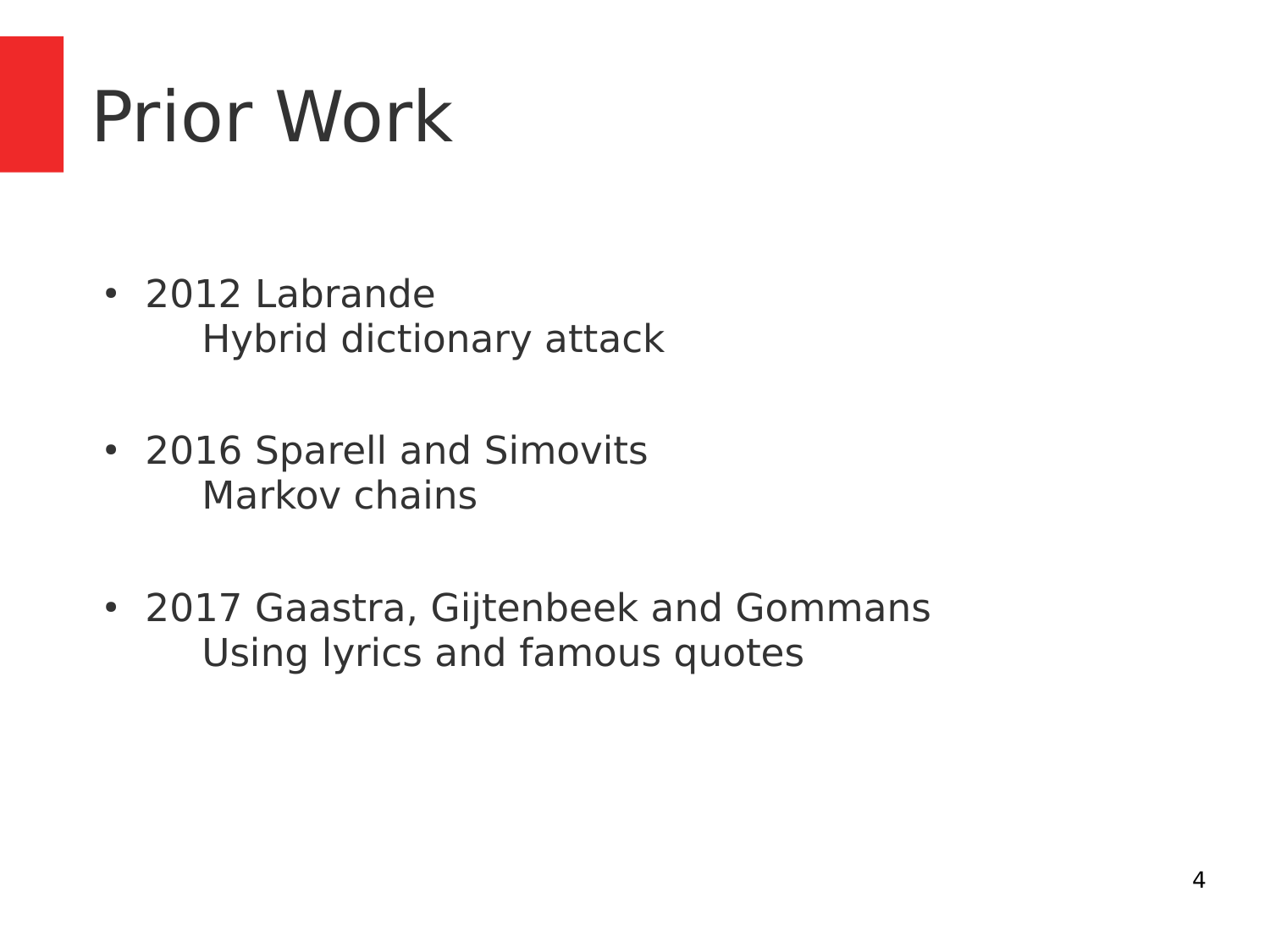### Research Question

How can software efficiently generate likely passphrases, to be used in passphrase cracking?

- Efficient:
	- Computational power
	- RAM
	- Storage
- Likely:
	- Results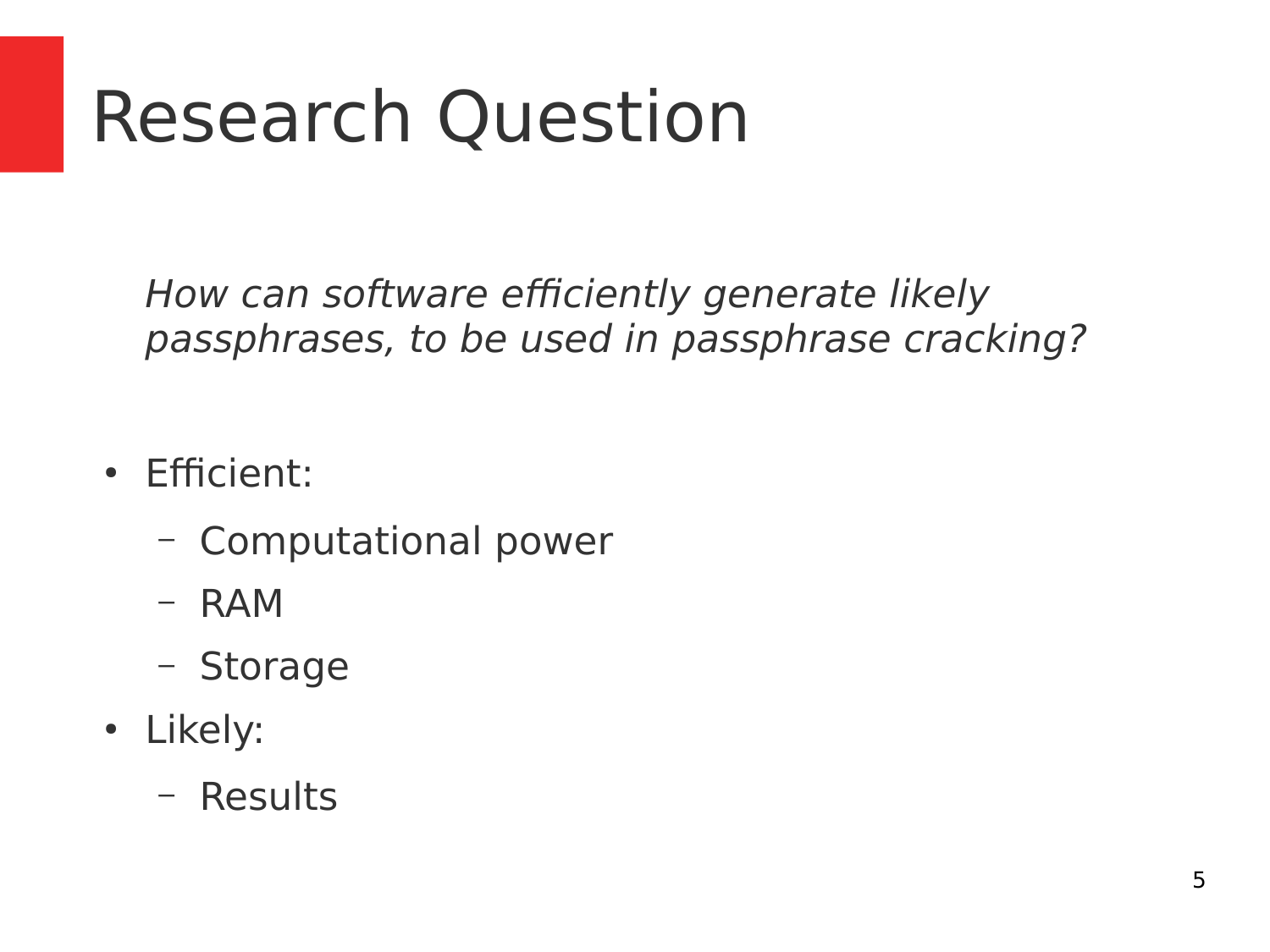## Contribution

- Implement a new method
- Compare different methods
	- Make previous work directly comparable



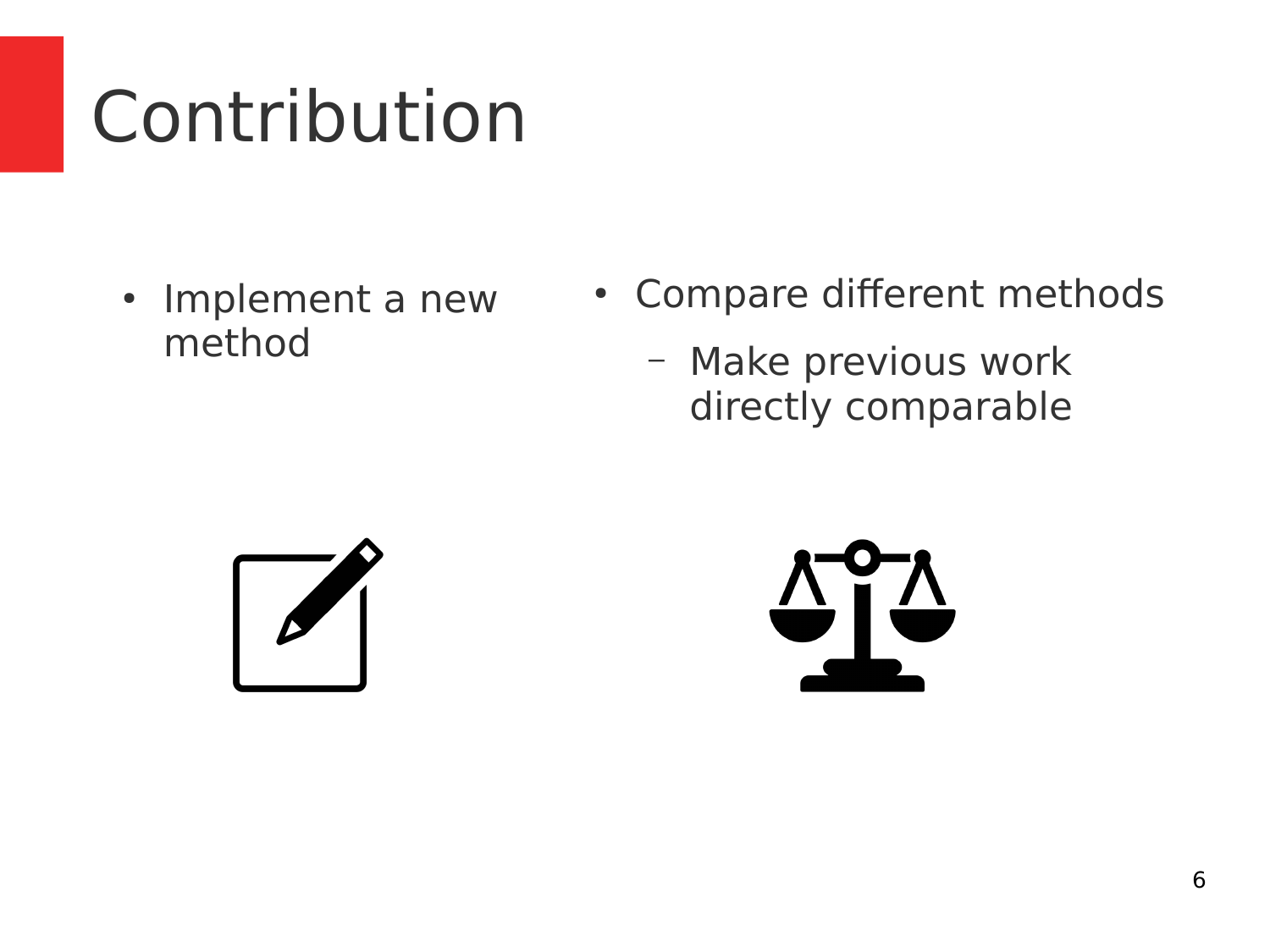# Hybrid dictionary attack

- Reproduced Labrande's work
	- Training dataset
	- Efectiveness comparison
- Dictionary of phrases  $+$  sets of rules
	- Lowercase all, remove spaces, etc.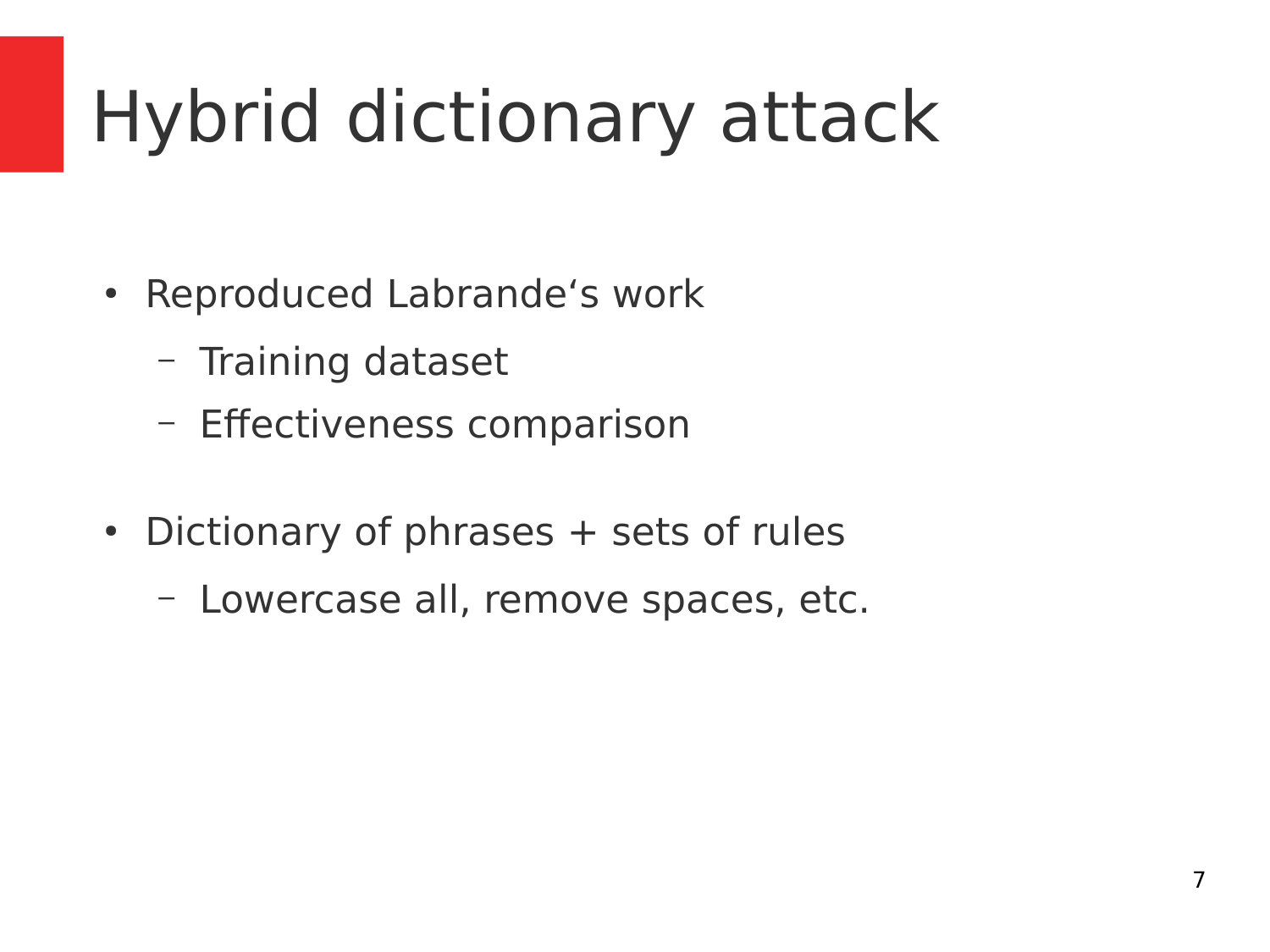## Probabilistic Method Selection

- Markov chains done by Sparell and Simovits
- Probabilistic Context-Free Grammar applied to passwords successfully
- N-grams

popular in text prediction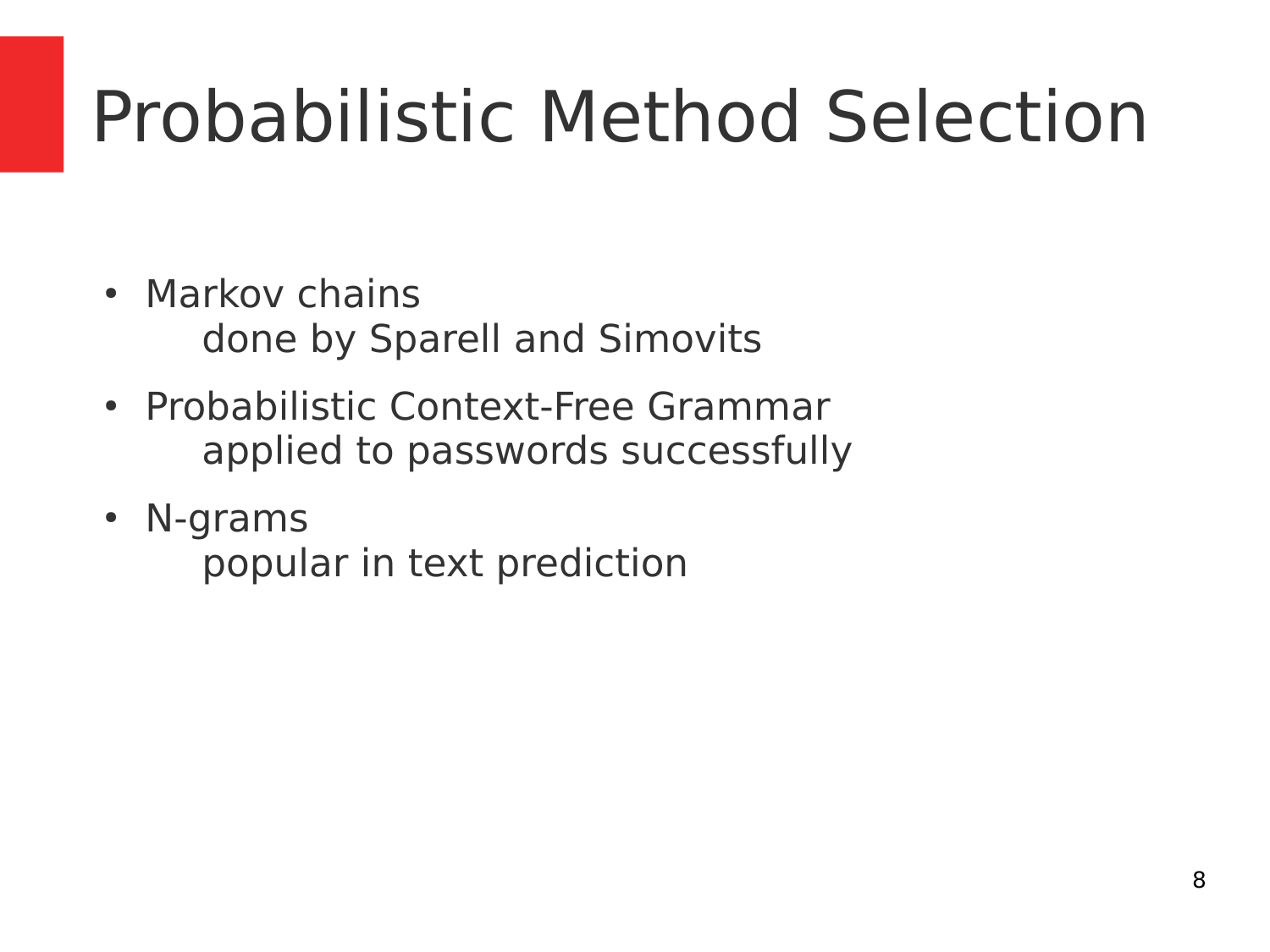#### Context-Free Grammar



- I followed Joe
- $\bullet$  a cat shot my elephant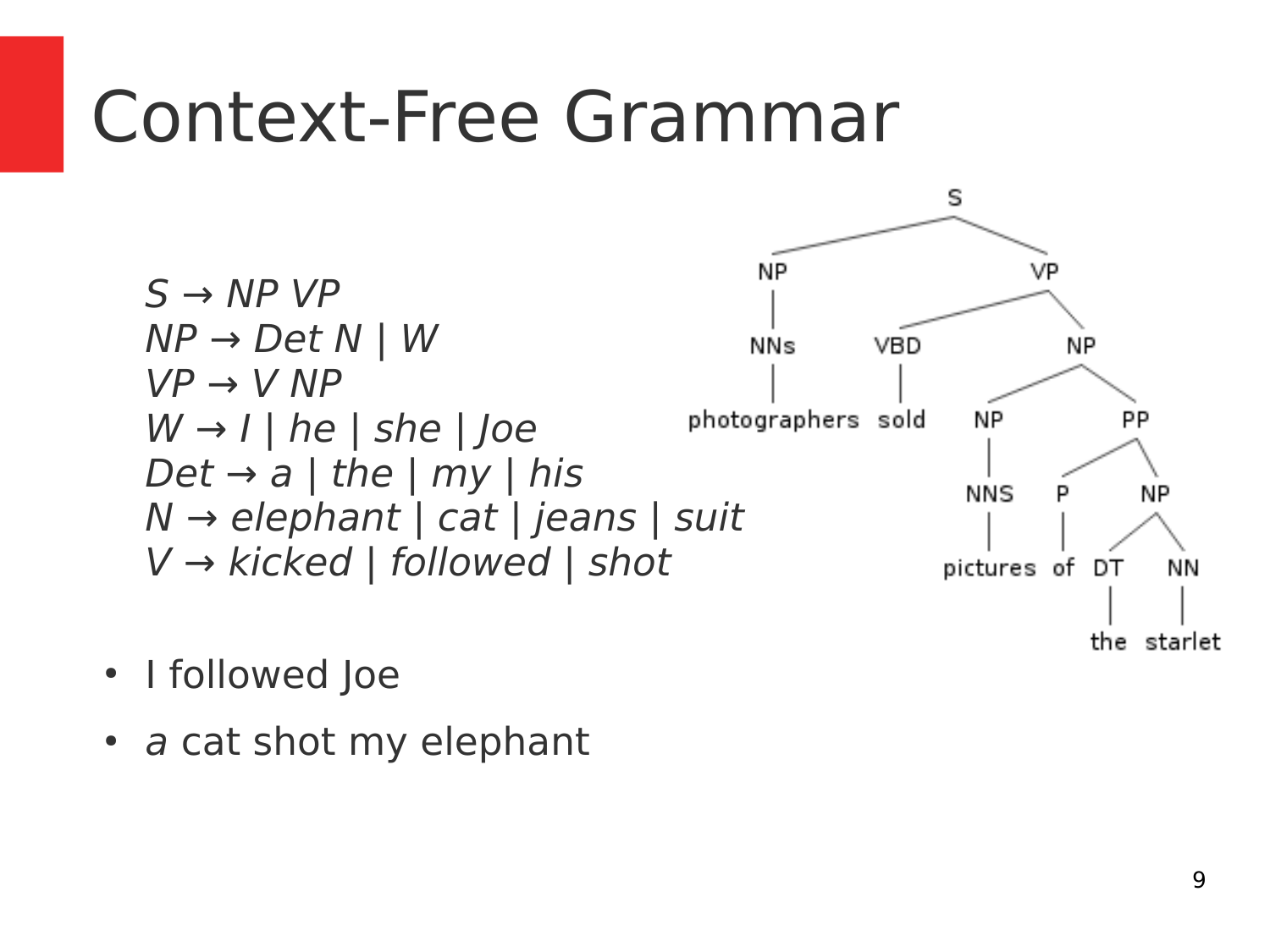### Probabilistic Context-Free Grammar

- $NP \rightarrow 0.7(Det N)$  |  $0.3(W)$
- Generate probabilities and rules based on texts
	- Word classifcation database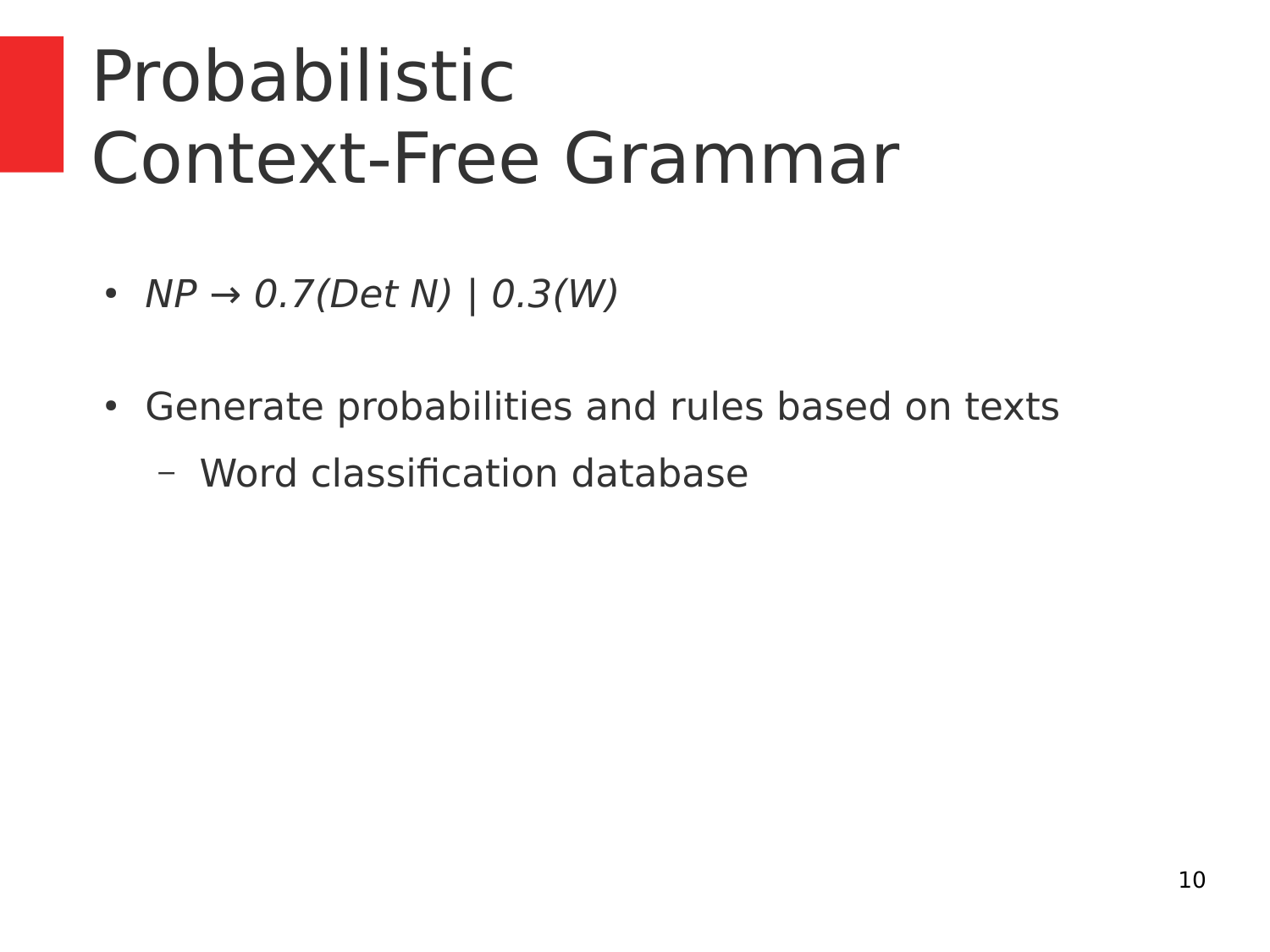#### N-grams

- "have we lost or have we won" n=2
	- 2 have we
	- 1 we lost
	- 1 lost or
	- 1 or have
	- 1 we won
	- $\rightarrow$  have we won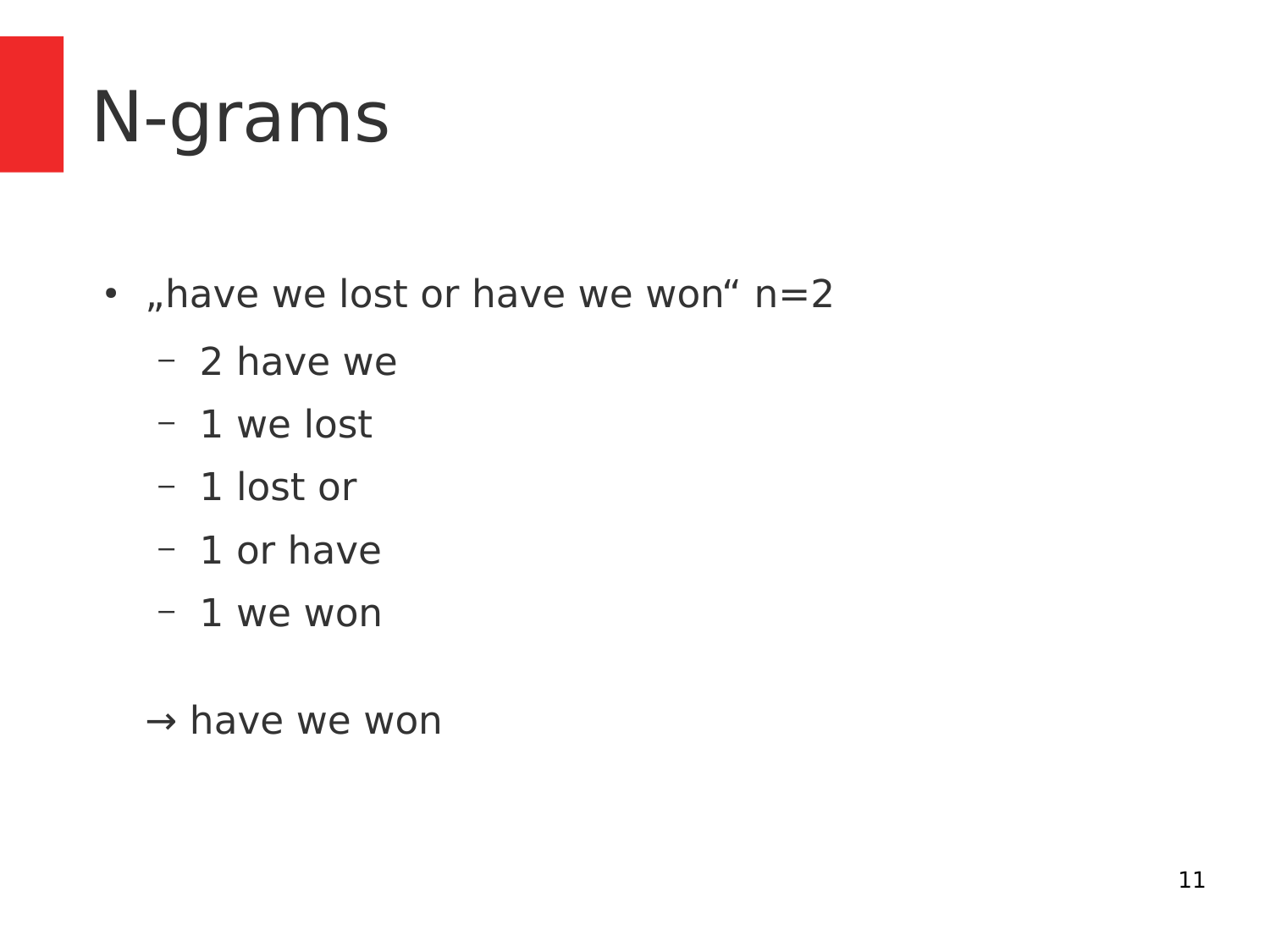### N-grams

- Generated weighted statistics from:
	- Wikipedia articles
	- Previously cracked passphrases
- Cracking by taking the most frequently occurring n-gram and fnding continuations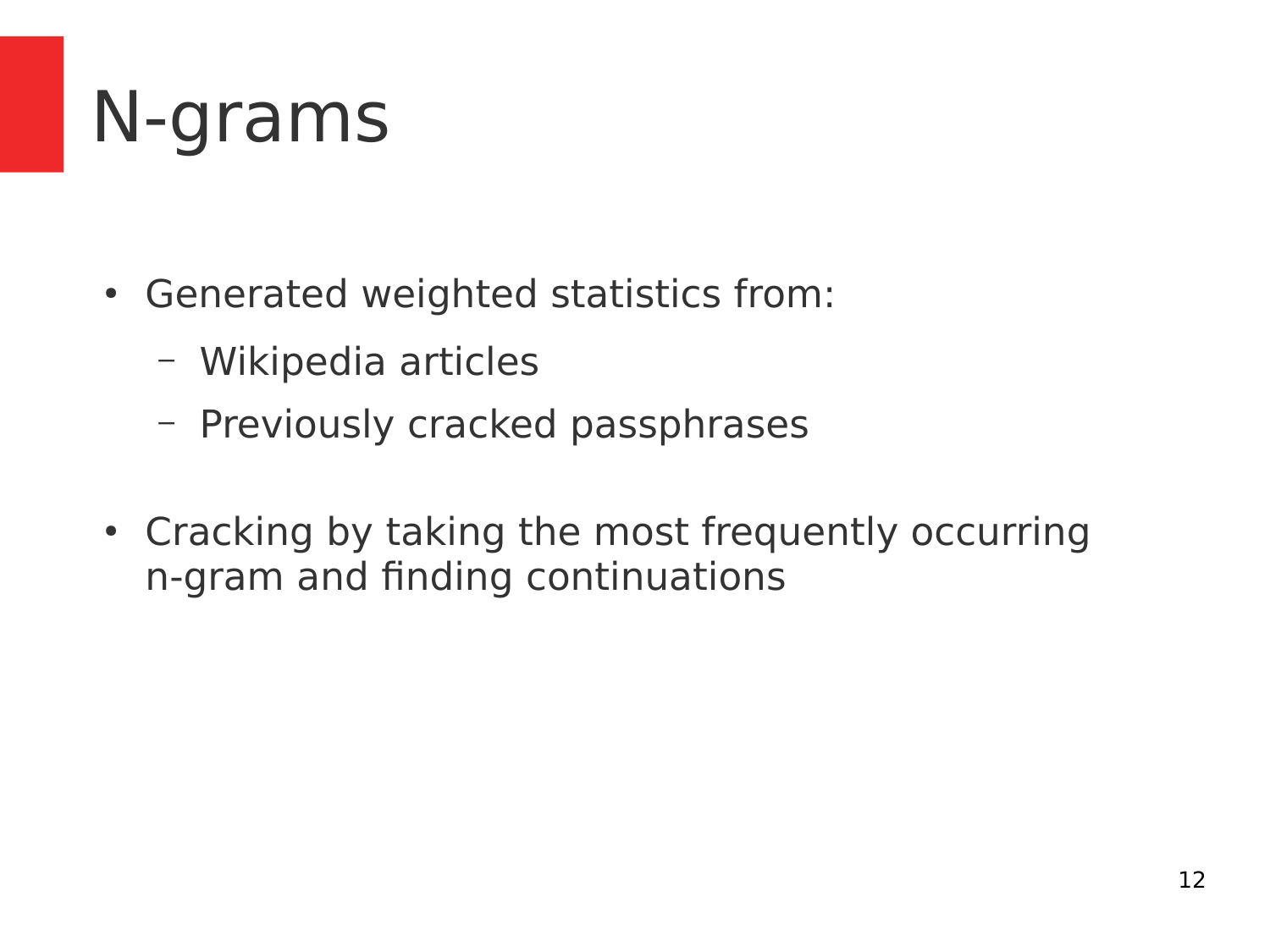#### Results **Effectiveness**

- Hybrid dictionary (Labrande)
	- **4.2M** phrases of Korelogic (**200k** of ≥16 characters)
- Hybrid dictionary (ours)
	- **2.3M** phrases of Korelogic (**147k** of ≥16 characters)
	- **1.3M** phrases of LinkedIn (**13k** of ≥16 characters)
- Markov chains
	- **25k** phrases of LinkedIn (**384** of ≥16 characters)
- N-grams
	- **835k** phrases of Korelogic (**33k** of ≥16 characters)
	- **482k** phrases of LinkedIn (**4k** of ≥16 characters)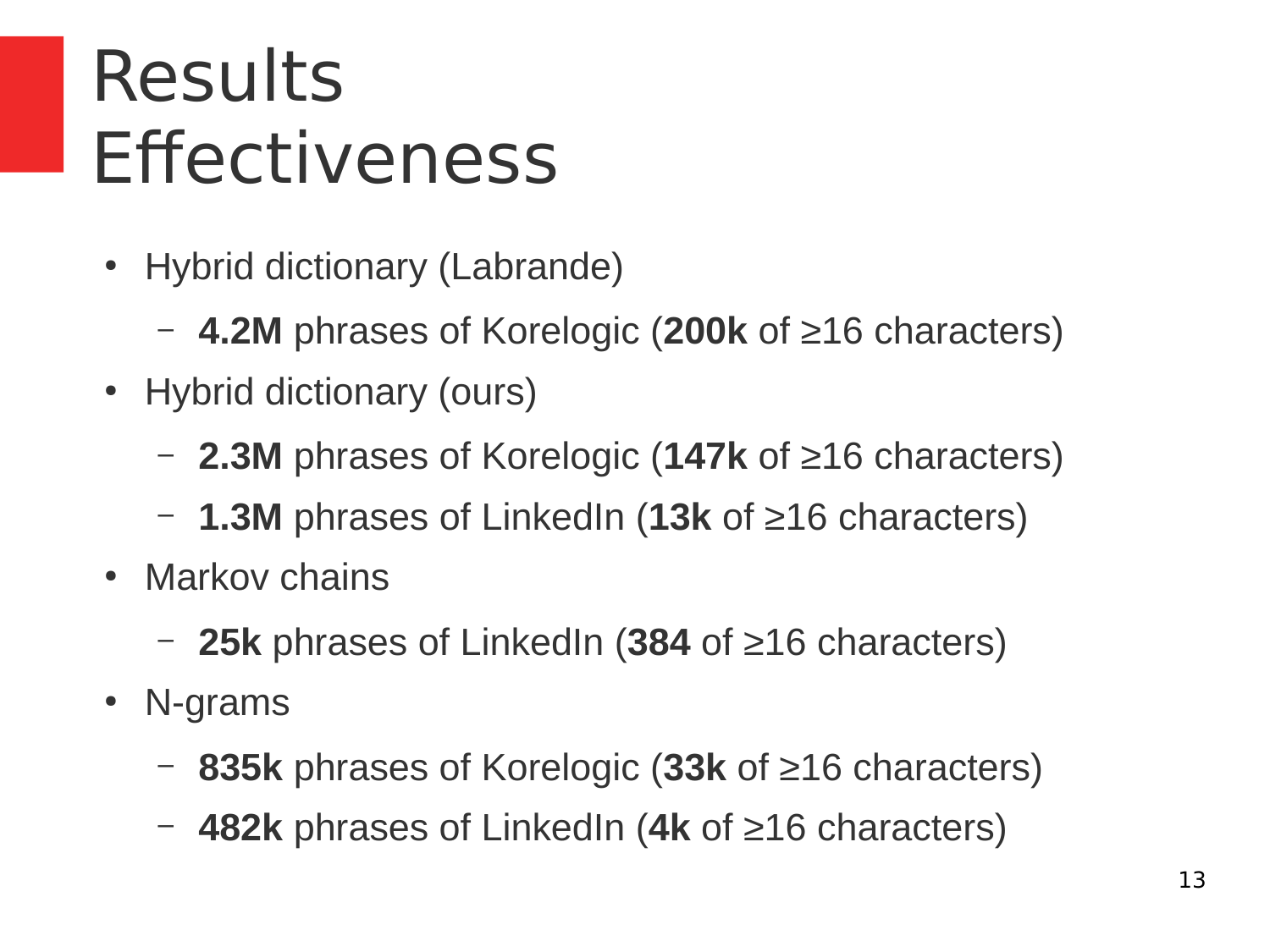### Results Efficiency

- Hybrid dictionary
	- Speed: >10 000 000 pps (phrases per second)
	- Storage: medium (690MiB)
- Markov chains
	- Speed: 2 500–22 500 pps
	- Storage: unknown
- N-grams
	- Speed: 3 300 000 pps
	- Storage: low-medium (47-464MiB)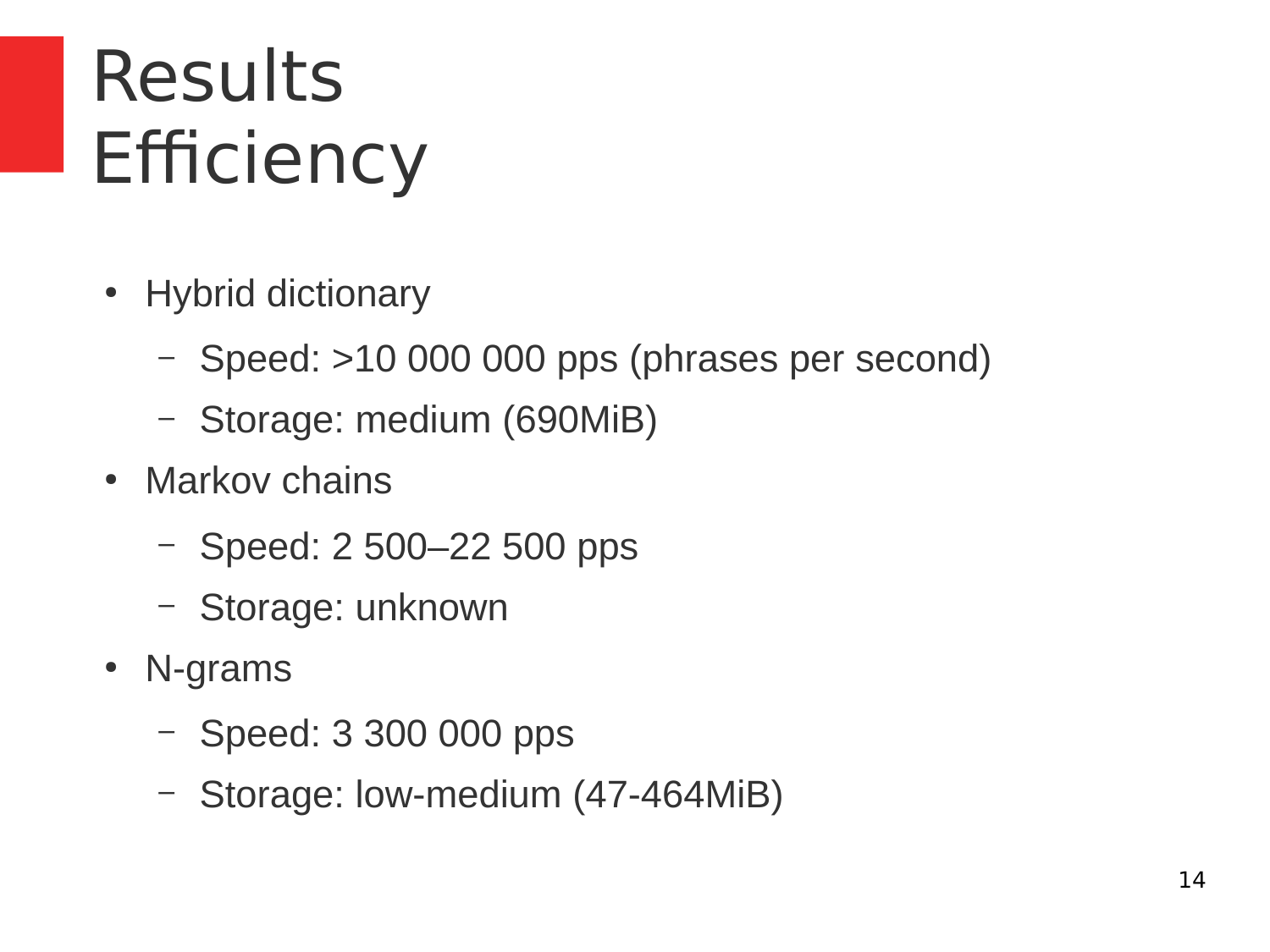## Conclusions

- Hybrid dictionary is efficient and effective
- N-grams most effective when length of phrase  $\leq n$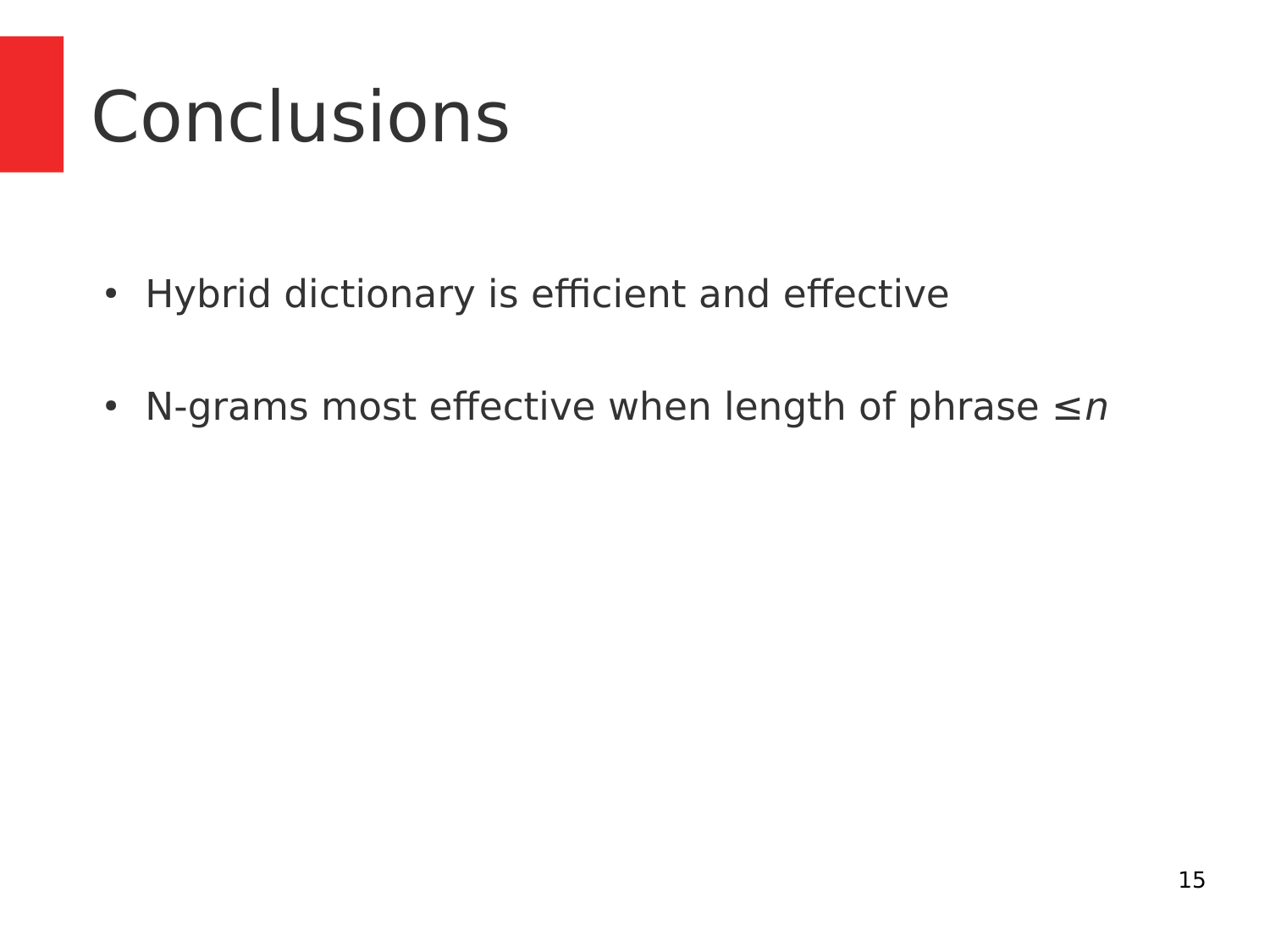#### Future work

- Better language modeling using n-grams
- Probabilistic Context-Free Grammar
- Neural Networks